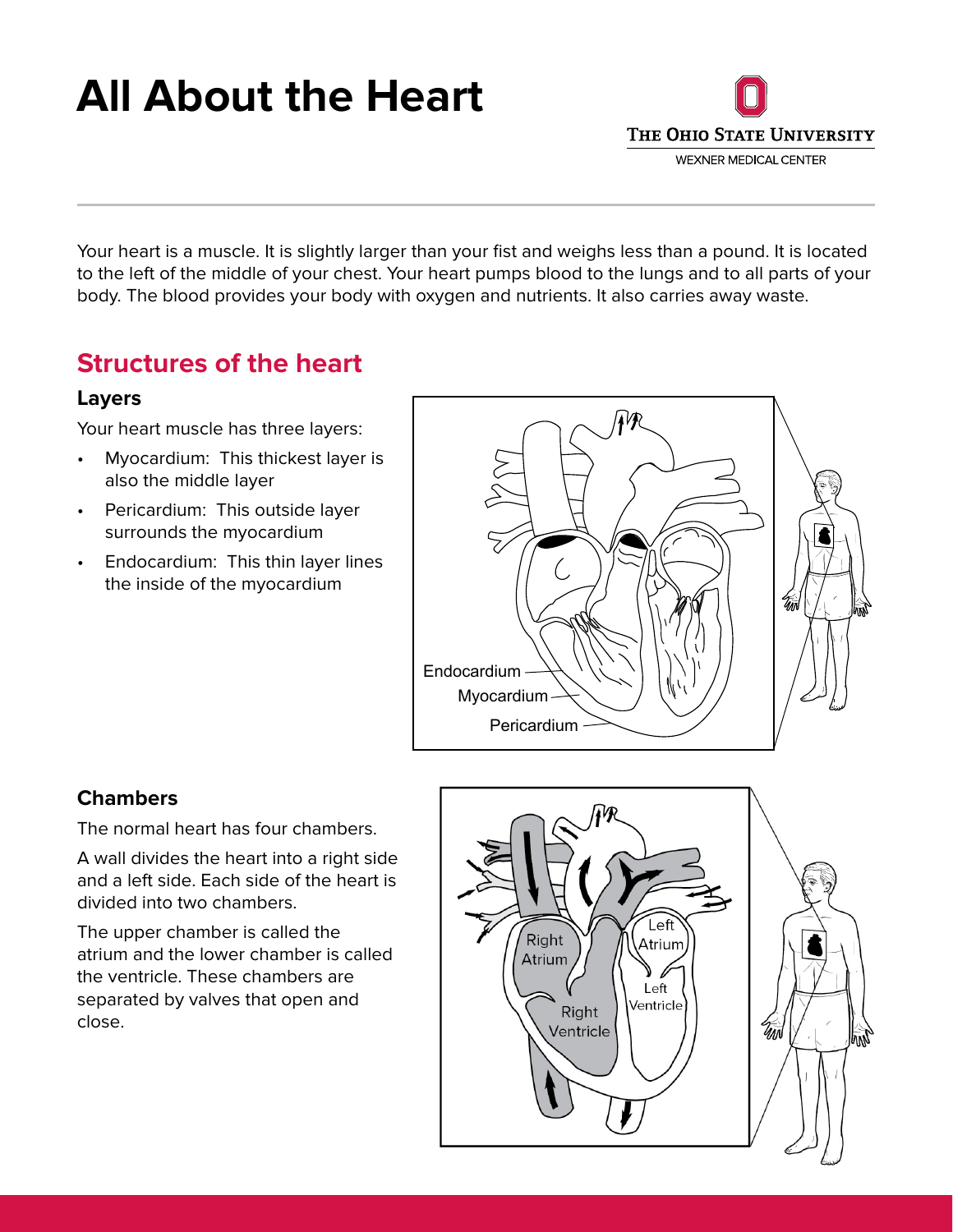#### **Valves**

The valves allow blood to flow only in one direction. Valves direct the flow of blood through the heart, to the lungs and to the rest of the body. There are four valves:

- Tricuspid: Located between the right atrium and ventricle
- Pulmonic: Located between the right ventricle and lungs
- Mitral: Located between the left atrium and ventricle
- Aortic: Located between the left ventricle and the rest of the body

#### **Blood vessels**

Blood vessels carry blood to and away from the heart. Vessels that carry blood from the heart to the body are called **arteries**. Vessels that carry blood from the body back to the heart are called **veins**.

## **Blood flow through the heart**

Your heart acts as a double pump:

- The right side pumps blood to your lungs, where the blood picks up oxygen and then returns it to the left side of the heart.
- The left ventricle then pumps blood out to your body through the large artery, called the aorta.
- Oxygen is removed from your blood by the cells, so it can be used by your body.
- The blood then returns to the right side of the heart through your veins.

The right side of the heart once again pumps your blood to the lungs where oxygen is picked up.

This process occurs with each heartbeat.



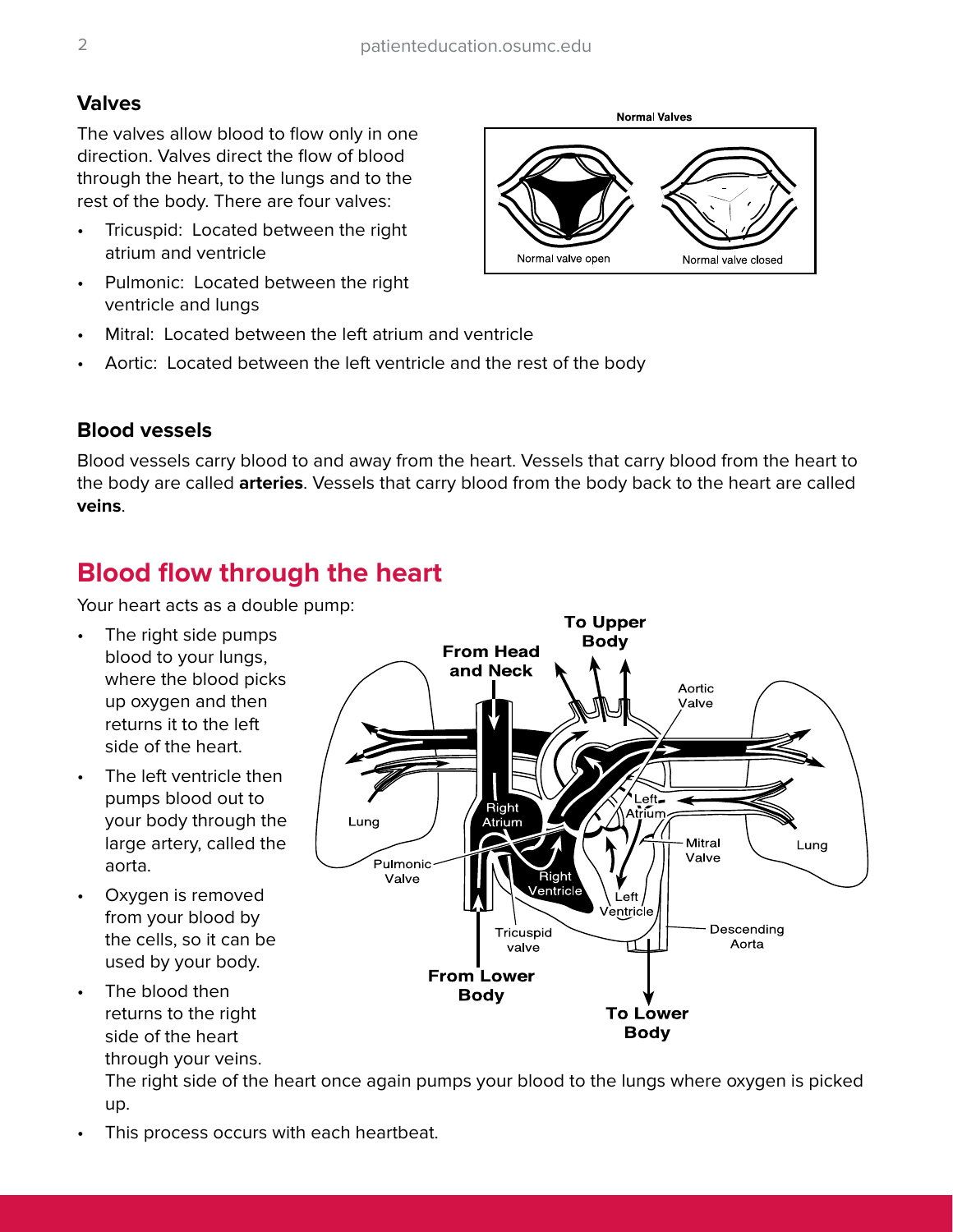Each heartbeat has two phases:

- The resting phase is called **diastole**. During diastole, blood from the atria fills the ventricles.
- Then the ventricles pump blood to your body or lungs. This pumping phase is called **systole**.

Systole and diastole are shown in your blood pressure numbers. Systole is the top number and diastole, the bottom, as in 120/80.

The work of the heart changes with your body's needs. For example, when you exercise, your body needs more blood and oxygen. Your heart pumps harder and faster to deliver more blood to the body. When you sleep, less blood and oxygen is needed and your heart slows down.

## **The heart's conduction system**

Your heart has a normal conduction or electrical system that stimulates the heart muscle to beat.

Electrical impulses travel in a normal fashion from the upper chambers to the lower chambers over this conduction system. This diagram shows how the impulse travels over the conduction system.

- 1. Normal heartbeats begin at the **SA node** that acts as the heart's "pacemaker." The SA node is also called the **sinus node**.
- 2. The electrical impulse spreads across the right and left atria.
- 3. The impulse travels through the **AV node** to the **Bundle of HIS**.
- 4. The Bundle of HIS divides into a **left and a right bundle branch**. The impulse spreads through these bundle branches into the **Purkinje** (pŭrkin'jē) **fibers** in the ventricles.

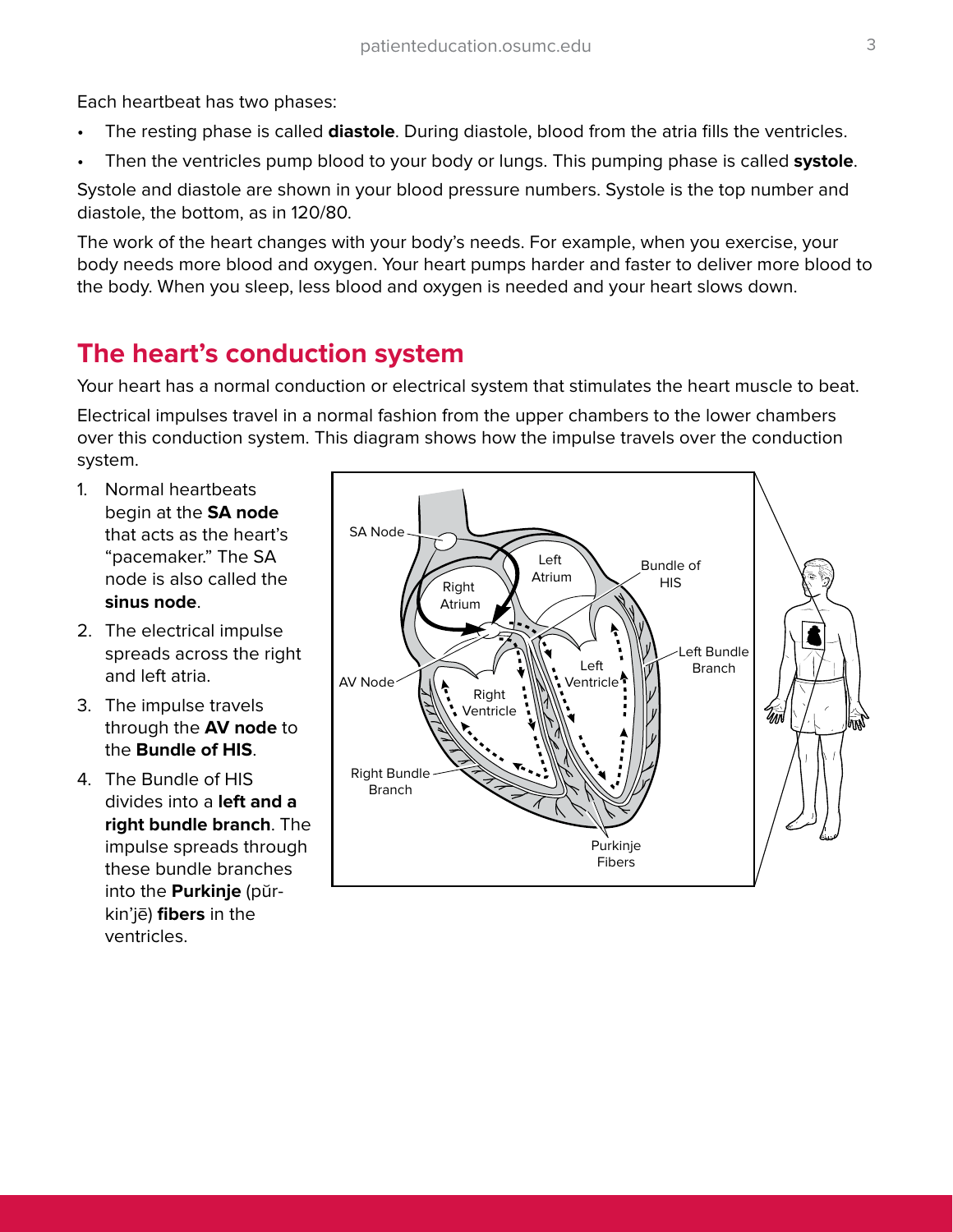# **Blood supply of the heart (coronary arteries)**

The heart muscle itself must receive a constant supply of oxygen. Oxygen is carried in the blood through the coronary arteries. Two main coronary arteries, a right and a left, supply the heart muscle with blood. These arteries are located on the surface of the heart. They divide into many smaller branches that go into the heart muscle. All parts of the heart muscle are supplied with oxygen-rich blood through these small arteries.



Here is how these arteries wrap around from the front to the back of the heart: